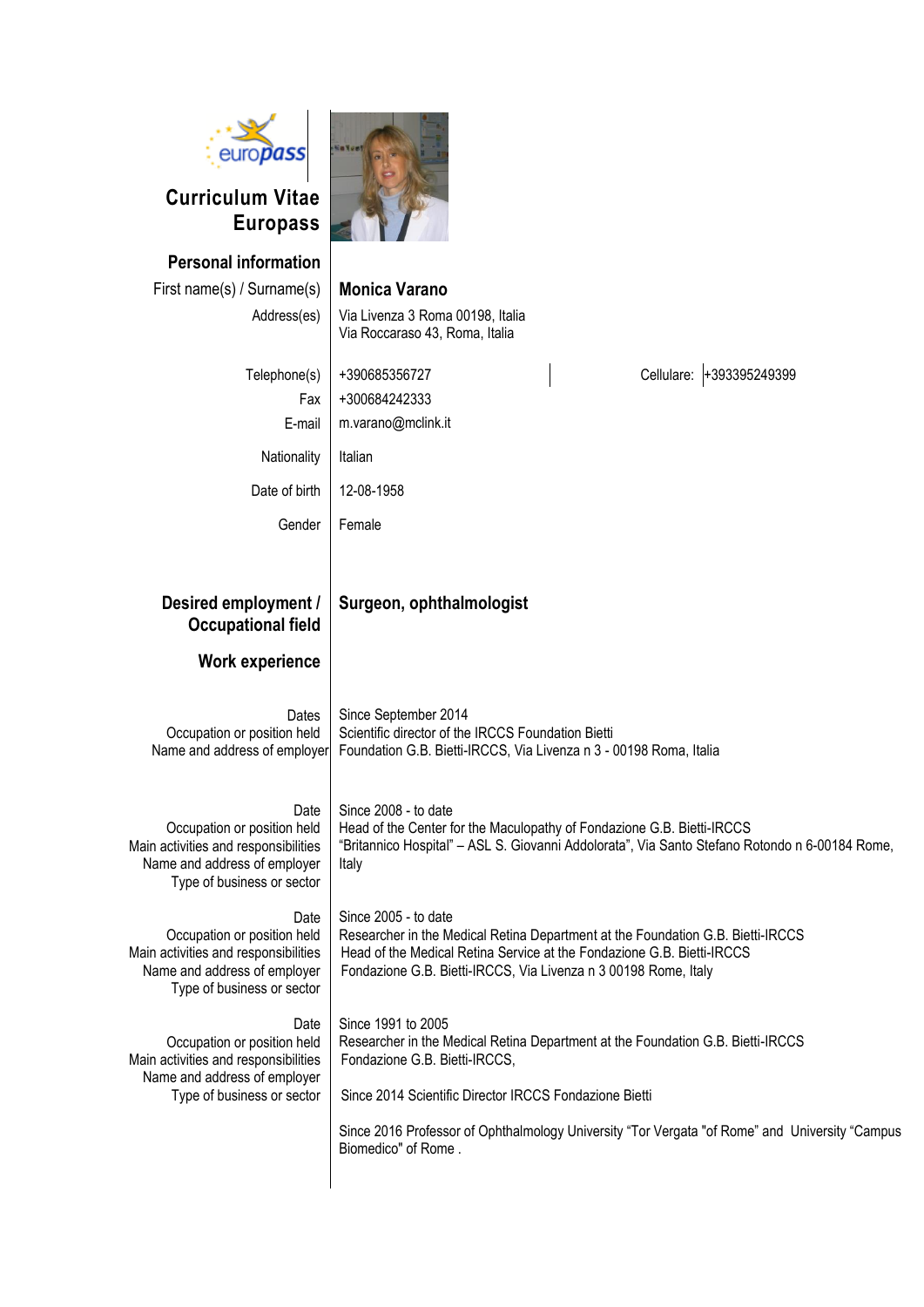# **Education and training**

| Date<br>Title of qualification awarded                                                                  | 1993                                                                                                                       |  |  |  |  |  |  |
|---------------------------------------------------------------------------------------------------------|----------------------------------------------------------------------------------------------------------------------------|--|--|--|--|--|--|
| Principal subjects/occupational skills<br>covered                                                       | Observership                                                                                                               |  |  |  |  |  |  |
| Name and type of organisation providing<br>education and training                                       | Ophthalmology Department of Laser and Angiography of University of Creteil, Paris, Director Prof.<br><b>Gabriel Coscas</b> |  |  |  |  |  |  |
| Date<br>Title of qualification awarded                                                                  | From 1992 to 1993                                                                                                          |  |  |  |  |  |  |
| Principal subjects/occupational skills<br>covered                                                       | Observership                                                                                                               |  |  |  |  |  |  |
| Name and type of organisation providing<br>education and training                                       | Ophthalmology Department IRCCS S. Raffaele of Milan-Director Prof. R. Brancato                                             |  |  |  |  |  |  |
| Date                                                                                                    | 1989                                                                                                                       |  |  |  |  |  |  |
| Title of qualification awarded                                                                          | winner of the scholarship of the Fondazione G.B. Bietti-IRCCS                                                              |  |  |  |  |  |  |
| Name and type of organisation providing<br>education and training                                       | Fondazione G.B. Bietti-IRCCS, Rome                                                                                         |  |  |  |  |  |  |
| Date                                                                                                    | 1988                                                                                                                       |  |  |  |  |  |  |
|                                                                                                         | Title of qualification awarded Postgraduate Diploma in Ophthalmology (70/70 cum laude)                                     |  |  |  |  |  |  |
| Name and type of organisation<br>providing education and training<br>Level in national or international | University "La Sapienza", Rome                                                                                             |  |  |  |  |  |  |
| Date                                                                                                    | April 1985                                                                                                                 |  |  |  |  |  |  |
| Title of qualification awarded                                                                          | Professional registration                                                                                                  |  |  |  |  |  |  |
| Name and type of organisation providing<br>education and training                                       | University "La Sapienza", Rome                                                                                             |  |  |  |  |  |  |
| Date                                                                                                    | 1984                                                                                                                       |  |  |  |  |  |  |
| Title of qualification awarded                                                                          | Degree in Medicine and Surgery (110/110 cum laude)                                                                         |  |  |  |  |  |  |
| Name and type of organisation providing University "La Sapienza", Rome<br>education and training        |                                                                                                                            |  |  |  |  |  |  |
| <b>Personal skills and</b>                                                                              |                                                                                                                            |  |  |  |  |  |  |
| competences                                                                                             |                                                                                                                            |  |  |  |  |  |  |
| Mother tongue(s)                                                                                        | Italian                                                                                                                    |  |  |  |  |  |  |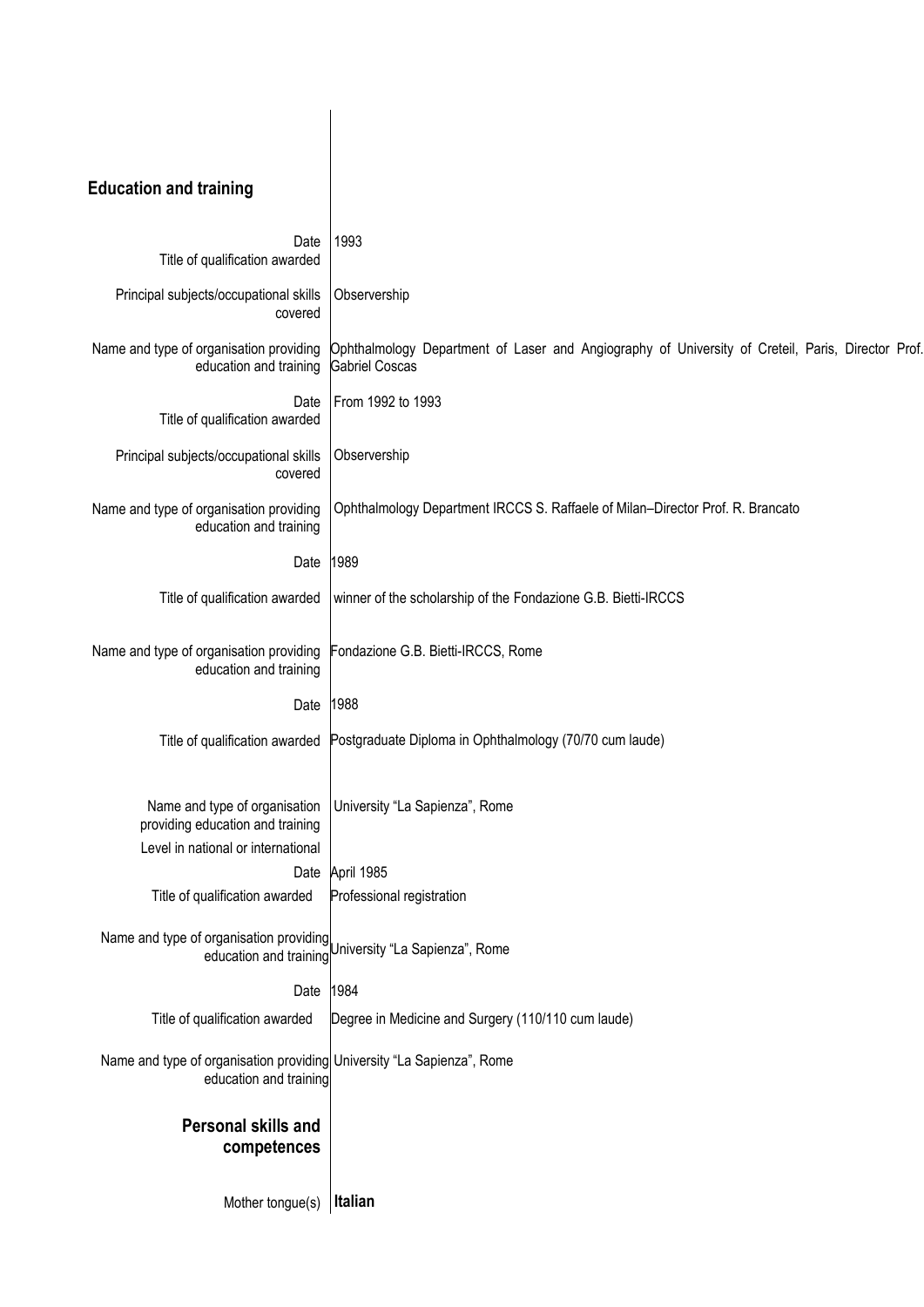| Other language(s)) English               |                                                                                                                                                                                                             |           |                                         |                                                                                             |           |  |
|------------------------------------------|-------------------------------------------------------------------------------------------------------------------------------------------------------------------------------------------------------------|-----------|-----------------------------------------|---------------------------------------------------------------------------------------------|-----------|--|
| Self-assessment                          | Understanding                                                                                                                                                                                               |           | <b>Speaking</b>                         |                                                                                             | Writing   |  |
| European level (*)                       | Reading<br>Listening                                                                                                                                                                                        |           | Spoken interaction<br>Spoken production |                                                                                             |           |  |
| Language                                 | B <sub>2</sub>                                                                                                                                                                                              | <b>B2</b> | <b>B2</b>                               | <b>B2</b>                                                                                   | <b>B2</b> |  |
| Language                                 |                                                                                                                                                                                                             |           |                                         |                                                                                             |           |  |
| Social skills and competences            | (*) Common European Framework of Reference for Languages                                                                                                                                                    |           |                                         | Good team spirit: ability to adapt to multicultural environments; good communication skills |           |  |
| Organisational skills and<br>competences | Leadership (currently coordinator of a group of 10 people)                                                                                                                                                  |           |                                         |                                                                                             |           |  |
| Computer skills and competences          | Good knowledge of OfficeTM (WordTM, ExcelTM e PowerPointTM);<br>Basic knowledge of graphic design applications (Adobe IllustratorTM, PhotoShopTM)                                                           |           |                                         |                                                                                             |           |  |
| Driving licence                          | B                                                                                                                                                                                                           |           |                                         |                                                                                             |           |  |
| <b>Annexes</b>                           | Annex 1. List of clinical trials<br>Annex 2. Member of Society<br>Annex 3. Scientific Publications<br>Annex 4. Honours and Awards<br>Annex 5. Editorial activities<br>Annex 6. Monographs and book chapters |           |                                         |                                                                                             |           |  |

I authorize the processing of my personal data pursuant to Legislative Decree 30 June 2003, n. 196 " Code concerning the protection of personal data."

### **Signature**

Mre Varaus

#### **Principal Investigator Principal Investigator of 42 clinical trials**

## **Author of over 148 scientific publications on international journals**

#### **Author of over 37 Monographs and book chapters**

#### **Annex 1**

2011 President of S.I.R. (Italian Society of Retina) Member of S.I.R. (Italian Society of Retina) Member of Club Gonin